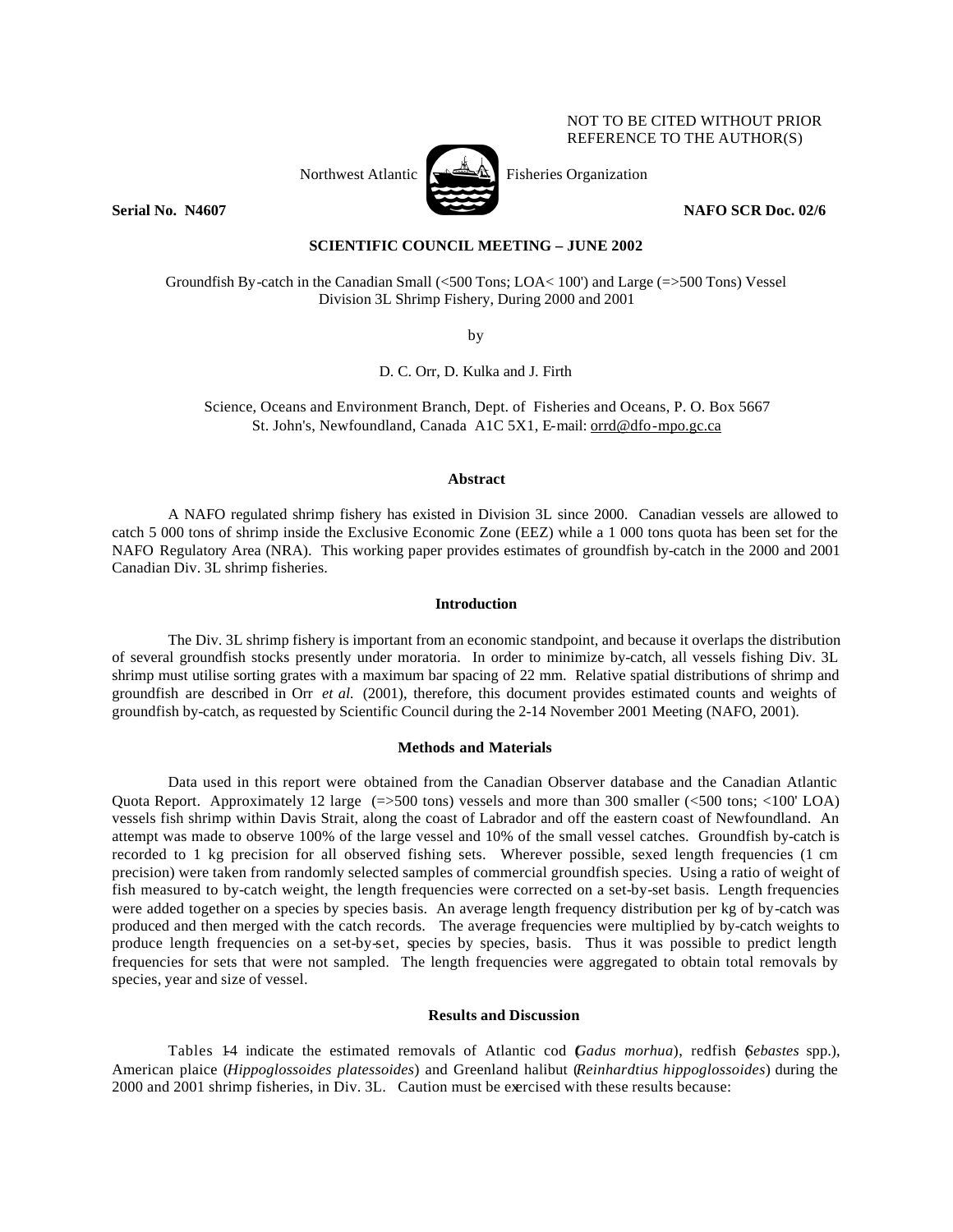- 1. weights were recorded to a precision of 1kg, therefore, by-catch levels may be biased, and
- 2. sample sizes were often low, therefore, length frequencies may not be representative of the actual by-catch.

#### **Small Vessel By-catch (Tables 1 and 2)**

In 2000, the small vessel fleet took 3 217 tons of shrimp. Seventy tons (2.19%) of catch was observed. No Atlantic cod or American plaice were found in the by-catch. However, an estimated 776 kg of redfish and 2 694 kg of Greenland halibut were taken, but not sampled, therefore, neither length frequencies nor counts could be estimated.

In 2001, the small vessel fleet took 2 770 tons of shrimp. Ninety-one t (3.27%) of the catch was observed. Eight kg of Atlantic cod were found in the by-catch. Therefore the Atlantic cod by-catch was estimated to be 245 kg  $(8 \text{ X } 100/3.2715162 = 245)$ . Since only one cod was measured, the estimated length frequency is not considered reliable.

Small vessels removed approximately 2 140 kg of Greenland halibut during 2001. However, only 58 Greenland halibut were measured, due to the small sample size, the estimated length frequency is not considered reliable. Approximately 1 400 kg of redfish and 1 200 kg. of American plaice were removed, but were not sampled, therefore, neither length frequencies nor total counts could not be estimated.

#### **Large Vessel By-catch (Tables 3 and 4)**

In 2000, the large vessels caught 1 033 tons (92% observed) of shrimp while in 2001, the nominal catch was 2 394 tons (100% observed). Greenland halibut were frequently found in the large vessel by-catch. Almost 1 000 Greenland halibut were measured during 2000 while approximately 2 700 were measured during 2001. These are relatively large sample sizes and much of the catch was observed, therefore, it is assumed that the measurements are representative of the actual by-catch. Length frequencies ranged between 10 and 42 cm during 2000 and between 9 and 43 cm during 2001. In both cases, there was a mode at ~13 cm and second one at 24 cm. An estimated 21 771 and 52 487 Greenland halibut were taken during 2000 and 2001, respectively.

Atlantic cod are relatively low in abundance consequently they were not often found in the by-catch. During 2000, 525 cod weighing 88 kg were found in 56 sets. Seventy-eight cod were sampled and a composite length frequency was constructed. Lengths ranged between 12 and 27 cm. and had a mode at 19 cm. In 2001, an estimated 572 Atlantic cod weighing 235 kg were found in 184 sets. However, only 17 cod were measured therefore it was not possible to obtain a reliable length frequency.

Redfish were present in 236 and 459 observed sets during 2000 and 2001, respectively. The 2000 redfish by-catch weighed 721 kg and ranged between 7 and 18 cm in total length, however, only 47 fish were measured. Due to the low sample size, this length frequency is not reliable. The 2001 redfish by-catch weighed approximately 1 000 kg but no fish were sampled.

American plaice were present in 155 observed sets during 2000 and 361 observed sets during 2001. It was estimated that 4 700 American plaice were removed during 2000. The composite length frequency was based on approximately 400 American plaice whose lengths ranged between 12 and 38 cm and had a mode at approximately 23 cm. In 2001, the American plaice by-catch weighed 1 147 kg, however, no fish were sampled.

### **General Observations**

Regardless of species, the number of groundfish removed was insignificant in relation to their respective population sizes. Only 7.14 tons (1.68 kg by-catch/ton of shrimp) and 13.30 tons (2.58 kg by-catch/ton of shrimp) of groundfish were taken as by-catch in 2000 and 2001, respectively. By-catch length frequencies provide an indication of the sizes and relative number of animals passing through the grate, thus providing information that about the impact that fishing may have upon year classes of various species. For this reason, it is important that observers continue to collect lengths of various by-caught species. However, care must be taken when interpreting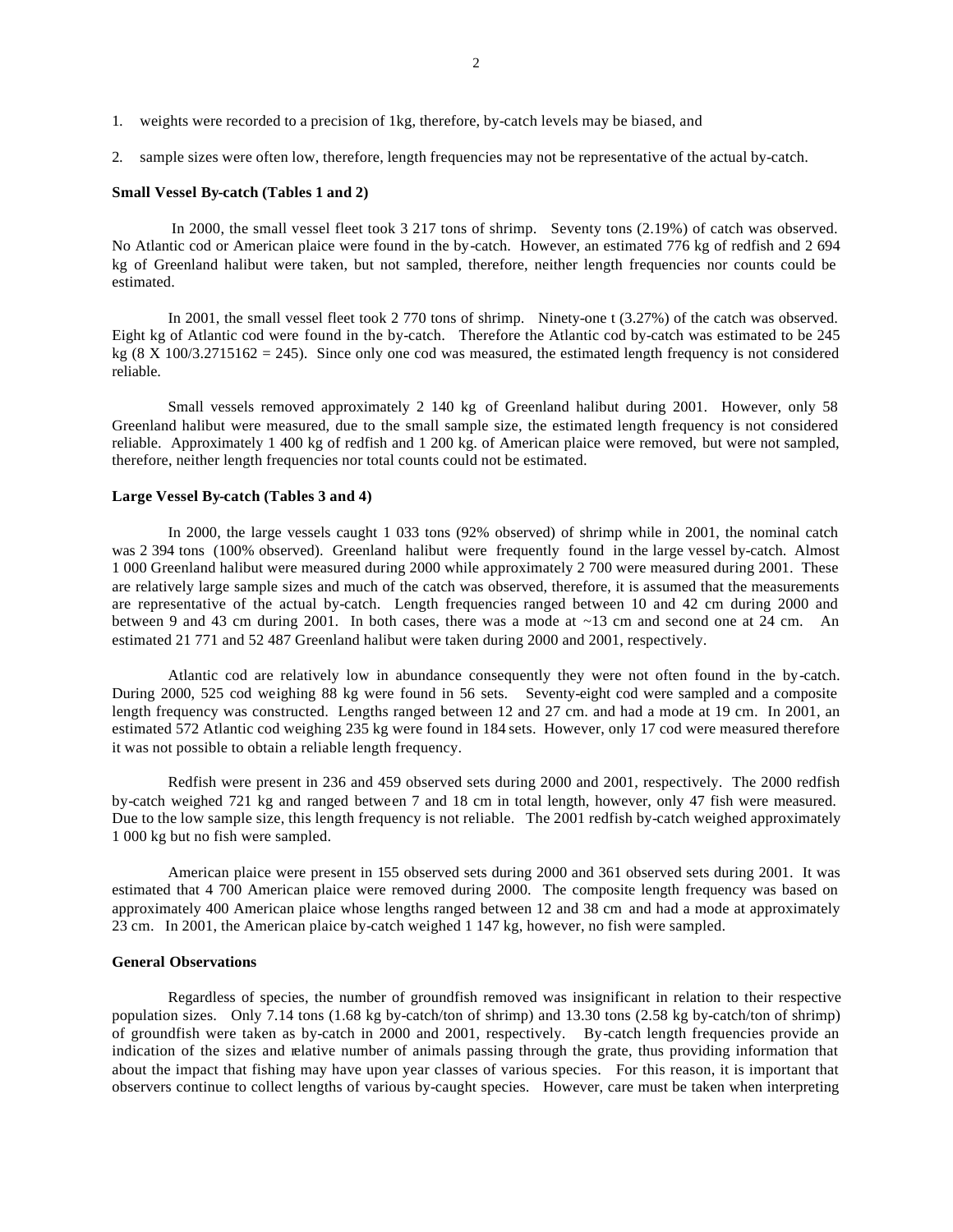estimated removals, because the results may be misleading if sample sizes are low relative to the number removed in the fishery. In these cases, it may be better to indicate kg by-catch/ton of shrimp harvested.

#### **References**

NAFO. 2001. NAFO Sci. Coun. Rep. 2001, p. 278.

- ORR, D.C., D.G. PARSONS, P.G. VEITCH, and D. SULLIVAN. 2001. An update of information pertaining to northern shrimp (*Pandalus borealis,* Kroyer) and groundfish in NAFO Divisions 3LNO. *NAFO SCR Doc*., No. 186 Serial No. N4576, p. 49.
	- Table 1. Estimated bycatch of Atlantic cod (*Gadus morhua* ), redfish (*Sebastes spp.*), American Plaice (Hippoglossoides platessoides) and Greenland halibut (*Rheinhardtius hippoglossoides* ) taken in the small vessel  $\ll$  = 500 t; LOA <100') shrimp fishery in 3L during 2000.

| observed shrimp catch (t)                  | 70.446     |  |
|--------------------------------------------|------------|--|
| nominal catches of shrimp (t)              | 3.217      |  |
| percent of catch that was observed         | 2.18980417 |  |
| correction factor used to estimate bycatch | 45.666184  |  |
|                                            |            |  |

|                                          |          |       | <b>Species</b>     |             |  |
|------------------------------------------|----------|-------|--------------------|-------------|--|
|                                          | Atl. cod |       | redfish Am. Plaice | Gr. Halibut |  |
| Wt. Bycatch (kg)                         |          | 776   |                    | 2.694       |  |
| $Kg/tons$ of shrimp                      |          | 0.241 |                    | 0.837       |  |
| number of observed sets with bycatch sp. |          | 16    |                    | 35          |  |
| number of fish measured                  |          |       |                    |             |  |

Lt (cm)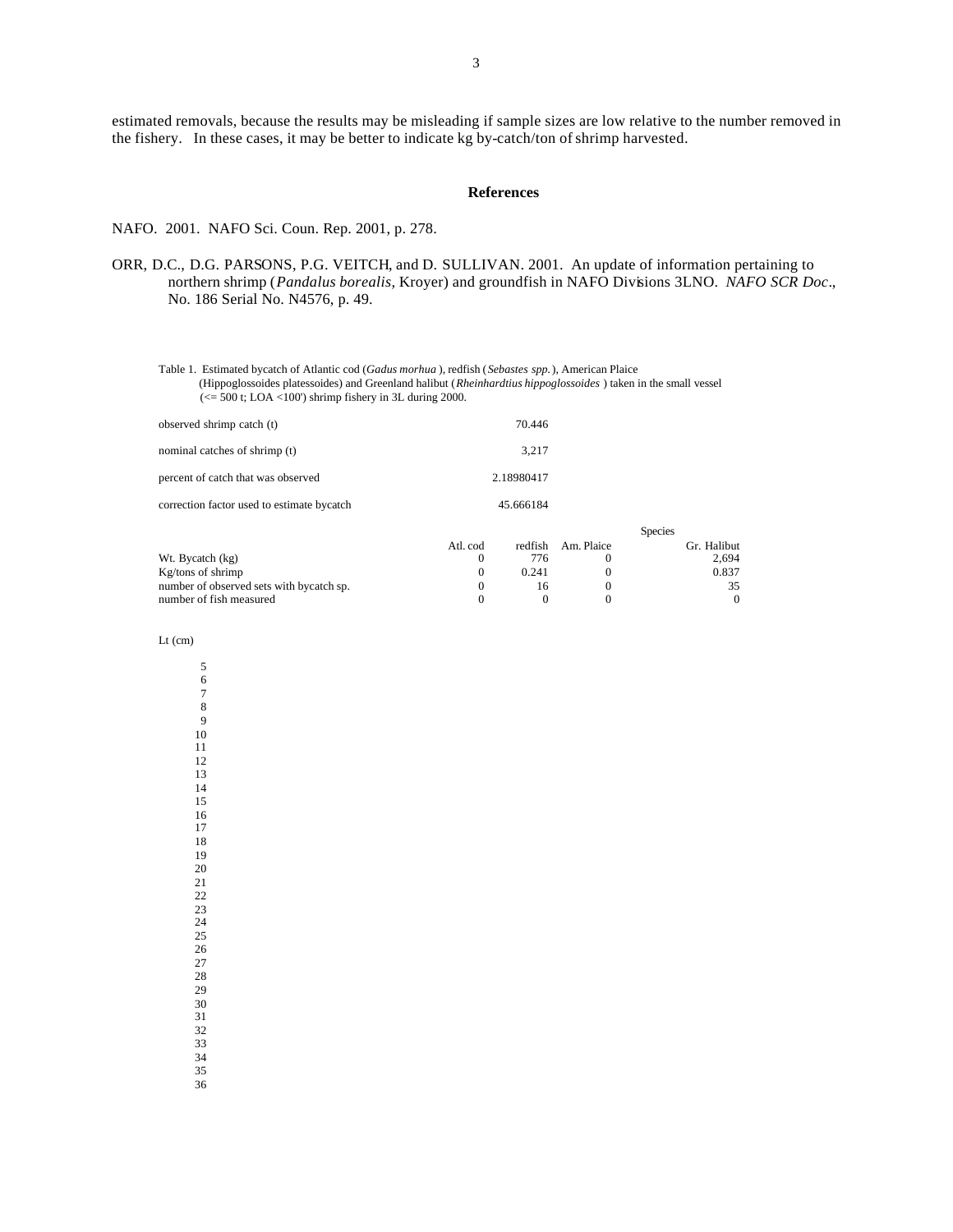Table 2. Estimated bycatch of Atlantic cod (*Gadus morhua* ), redfish (*Sebastes spp.*), American Plaice (Hippoglossoides platessoides) and Greenland halibut (*Rheinhardtius hippoglossoides* ) taken in the small vessel  $\approx$  = 500 t; LOA <100') shrimp fishery in 3L during 2001.

| observed shrimp catch (t)                  | 90.621    |
|--------------------------------------------|-----------|
| nominal catches of shrimp (t)              | 2,770     |
| percent of catch that was observed         | 3.2715162 |
| correction factor used to estimate bycatch | 30.566866 |

|                                          |          |       |                    | <b>Species</b> |
|------------------------------------------|----------|-------|--------------------|----------------|
|                                          | Atl. cod |       | redfish Am. Plaice | Gr. Halibut    |
| Wt. Bycatch (kg)                         | 245      | 1.406 | 1.192              | 2.140          |
| $Kg$ /tons of shrimp                     | 0.088    | 0.508 | 0.43               | 0.773          |
| number of observed sets with bycatch sp. |          | 43    | 29                 | 55             |
| number of fish measured                  |          |       |                    | 58             |

Lt (cm)

| 5                                           | $\mathbf 0$  | 0           |
|---------------------------------------------|--------------|-------------|
|                                             | 0            | 0           |
| $\begin{array}{c} 6 \\ 7 \end{array}$       | $\pmb{0}$    | 0           |
|                                             | 0            | 0           |
|                                             | 0            | 0           |
| $\begin{array}{c} 8 \\ 9 \\ 10 \end{array}$ | $\mathbf 0$  | 0           |
| 11                                          | 0            | $\mathbf 0$ |
| 12                                          | 0            | 178         |
| 13                                          | 0            | 1248        |
|                                             | 0            | 1248        |
| $14$<br>$15$                                | $\pmb{0}$    | 2140        |
| 16                                          | 245          | 1070        |
| 17                                          | $\pmb{0}$    | 535         |
| 18                                          | $\pmb{0}$    | $\mathbf 0$ |
| 19                                          | $\mathbf 0$  | 0           |
| 20                                          | $\mathbf 0$  | 0           |
| $\begin{array}{c} 21 \\ 22 \end{array}$     | 0            | 0           |
|                                             | $\mathbf 0$  | 0           |
| 23                                          | $\mathbf 0$  | 178         |
| 24                                          | 0            | $\pmb{0}$   |
| 25<br>26                                    | 0            | 357<br>1426 |
|                                             | 0            |             |
| 27                                          | 0            | 535         |
| 28                                          | 0            | 535         |
| 29                                          | 0            | 178         |
| 30                                          | 0            | 178         |
| 31                                          | 0            | 357         |
| 32                                          | $\pmb{0}$    | 178         |
| 33                                          | $\mathbf{0}$ | $\mathbf 0$ |
| Total                                       | 245          | 10,341      |
|                                             |              |             |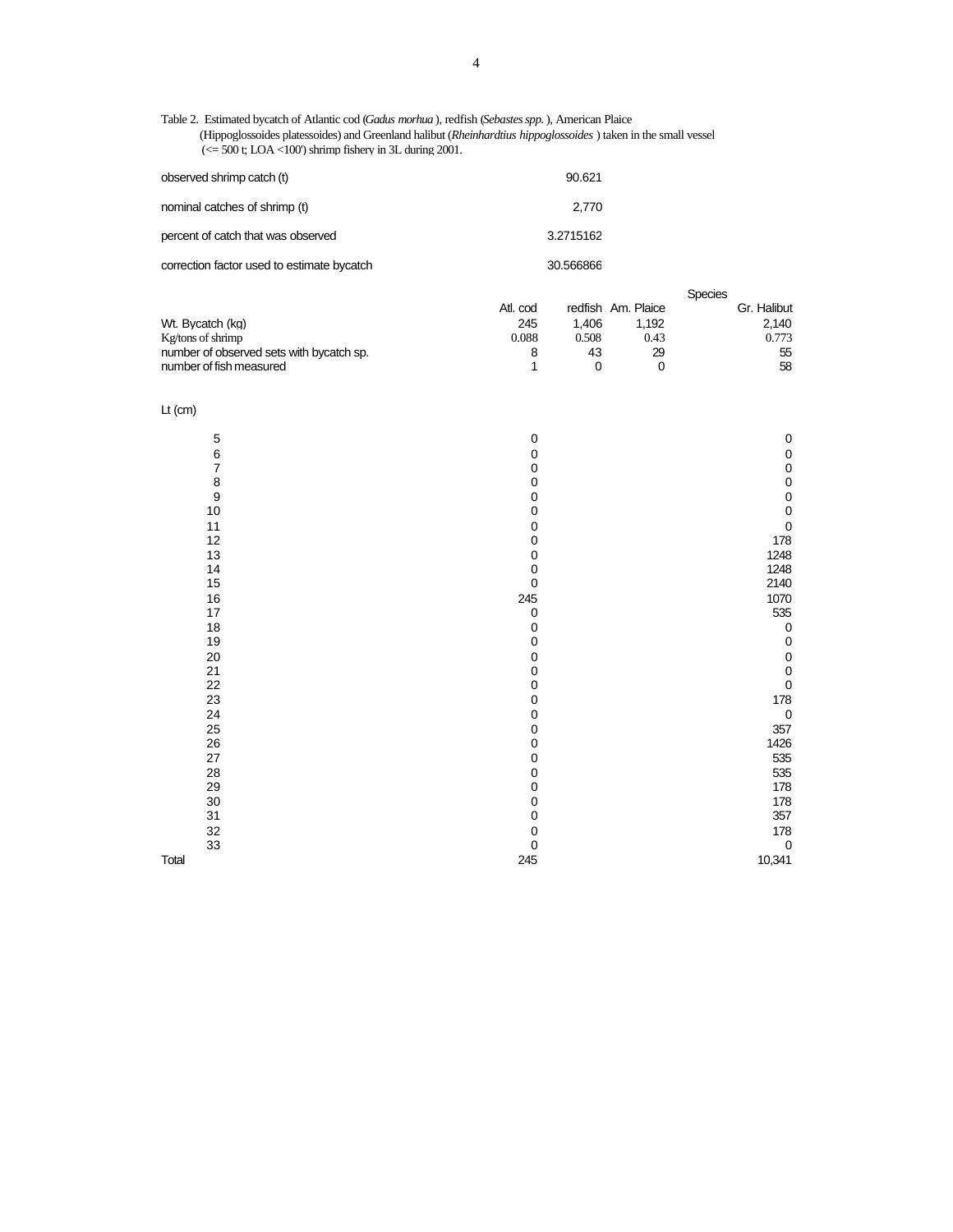Table 3. Estimated bycatch of Atlantic cod (*Gadus morhua*), redfish (*Sebastes spp.* ), American Plaice (Hippoglossoides platessoides) and Greenland halibut (*Rheinhardtius hippoglossoides* ) taken in the large vessel (>500t) shrimp fishery in 3L during 2000.

| observed shrimp catch (t)                  | 951.04      |
|--------------------------------------------|-------------|
| nominal catches of shrimp (t)              | 1.033       |
| percent of catch that was observed         | 92.06582769 |
| correction factor used to estimate bycatch | 1.086179341 |

|                                          |          | <b>Species</b> |            |             |
|------------------------------------------|----------|----------------|------------|-------------|
|                                          | Atl. cod | redfish        | Am. Plaice | Gr. Halibut |
| Wt. Bycatch (kg)                         | 88       | 721            | 482        | 2.379       |
| Kg/tons of shrimp                        | 0.085    | 0.698          | 0.467      | 2.303       |
| number of observed sets with bycatch sp. | 56       | 236            | 155        | 262         |
| number of fish measured                  | 78       | 47             | 399        | 985         |
|                                          |          |                |            |             |

| . .<br>. . |  |
|------------|--|
|            |  |

| Lt $(cm)$      |                  |             |                  |                                                |
|----------------|------------------|-------------|------------------|------------------------------------------------|
|                | 0                | $\pmb{0}$   | $\boldsymbol{0}$ |                                                |
| $\frac{5}{6}$  | $\pmb{0}$        | $\pmb{0}$   | $\mathbf 0$      | $\begin{matrix} 0 \\ 0 \\ 0 \\ 0 \end{matrix}$ |
| $\overline{7}$ | $\pmb{0}$        | 3,233       | $\pmb{0}$        |                                                |
| 8              | 0                | 2,515       | $\mathbf 0$      |                                                |
| 9              | 0                | 1,078       | $\mathbf 0$      | $\begin{array}{c} 0 \\ 67 \end{array}$         |
| 10             | $\mathbf 0$      | 1,078       | $\mathbf 0$      |                                                |
| 11             | $\pmb{0}$        | 3,233       | $\mathbf 0$      | 156                                            |
| 12             | $\boldsymbol{7}$ | 718         | 12               | 1008                                           |
| 13             | 13               | 1,078       | 24               | 2054                                           |
| 14             | 34               | 1,078       | 60               | 2335                                           |
| 15             | 27               | 1,796       | 24               | 1686                                           |
| 16             | 40               | 718         | 24               | 346                                            |
| $17\,$         | 34               | $\pmb{0}$   | 84               | 82                                             |
| 18             | 40               | 359         | 156              | $\begin{array}{c} 13 \\ 102 \end{array}$       |
| 19             | 81               | $\pmb{0}$   | 312              |                                                |
| 20             | 67               | $\pmb{0}$   | 372              | 178                                            |
| 21             | 47               | $\pmb{0}$   | 600              | 740                                            |
| 22             | 34               | 0           | 661              | 1232                                           |
| 23             | 47               | $\pmb{0}$   | 721              | 1638                                           |
| 24             | 20               | $\pmb{0}$   | 384              | 1983                                           |
| 25             | $\boldsymbol{7}$ | $\mathbf 0$ | 432              | 1734                                           |
| 26             | $\pmb{0}$        | 0           | 216              | 1547                                           |
| 27             | 27               | $\pmb{0}$   | 156              | 1633                                           |
| 28             | $\pmb{0}$        | $\pmb{0}$   | 108              | 861                                            |
| 29             | $\mathbf 0$      | $\mathbf 0$ | 60               | 752                                            |
| 30             | $\pmb{0}$        | $\mathbf 0$ | 108              | 426                                            |
| 31             | $\pmb{0}$        | $\pmb{0}$   | 24               | 372                                            |
| 32             | 0                | $\pmb{0}$   | 48               | 433                                            |
| 33             | $\pmb{0}$        | $\pmb{0}$   | 84               | 393                                            |
| 34             | $\pmb{0}$        | 0           | 36               | 340                                            |
| 35             | $\pmb{0}$        | 0           | 48               | 151                                            |
| 36             | $\pmb{0}$        | $\pmb{0}$   | 24               | 109                                            |
| 37             | $\mathbf 0$      | $\pmb{0}$   | $\pmb{0}$        | 86                                             |
| 38             | $\pmb{0}$        | $\mathbf 0$ | 12               | 87                                             |
| 39             | $\pmb{0}$        | 0           | $\mathbf 0$      | 157                                            |
| 40             | 0                | $\pmb{0}$   | $\mathbf 0$      | 75                                             |
| 41             | 0                | $\mathbf 0$ | $\mathbf 0$      | 31                                             |
| 42             | $\mathbf 0$      | $\pmb{0}$   | $\mathbf 0$      | 62                                             |
| 43             | $\mathbf 0$      | $\mathbf 0$ | $\mathbf 0$      | $\pmb{0}$                                      |
| Total          | 525              | 16,884      | 4,670            | 21,771                                         |